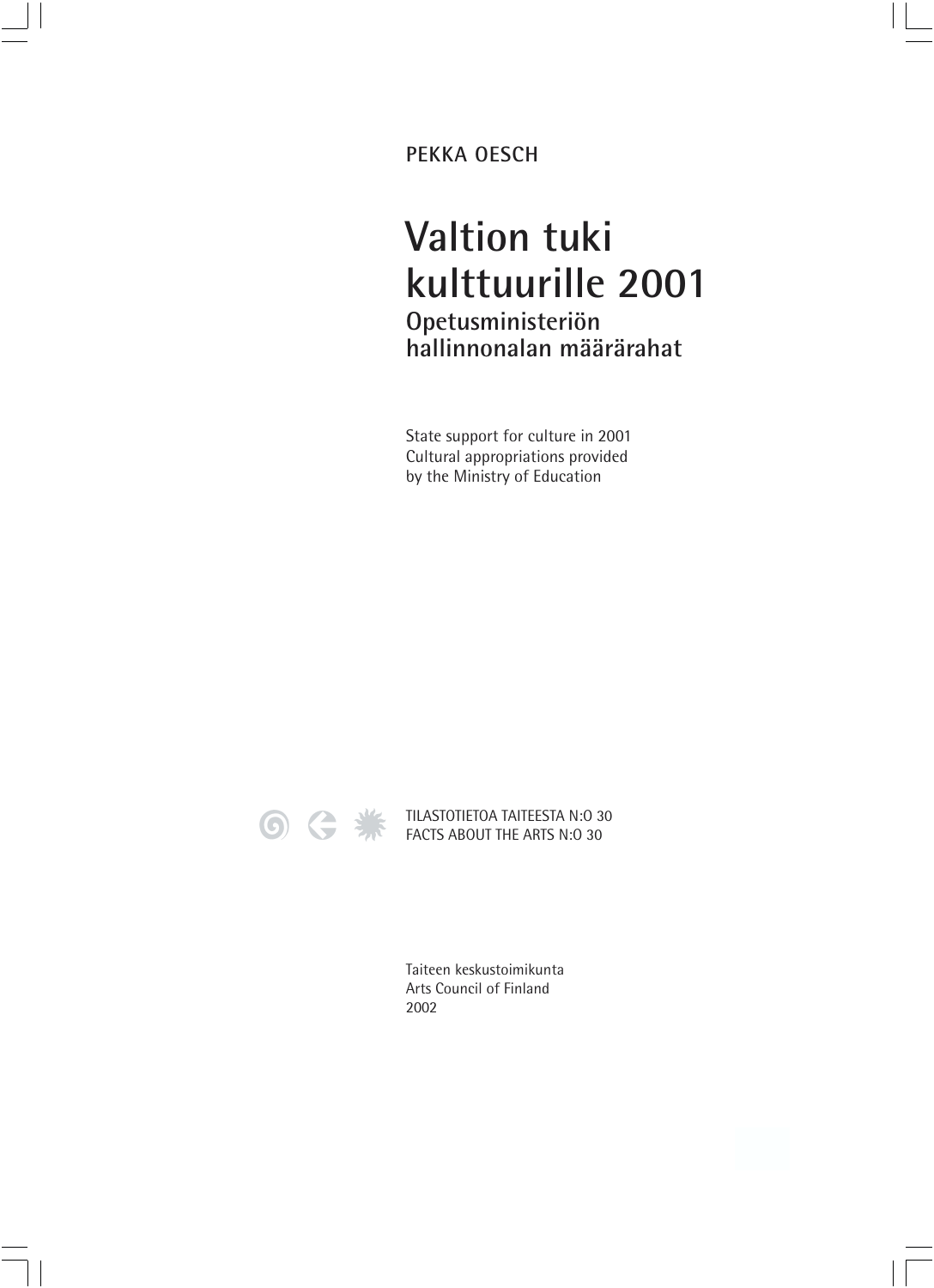© Pekka Oesch ja Taiteen keskustoimikunta

Kansi: Kari Piippo Taitto: Jussi Hirvi

ISBN 952-5253-43-0 ISSN 0788-0278

Paino: Nykypaino Oy Helsinki 2002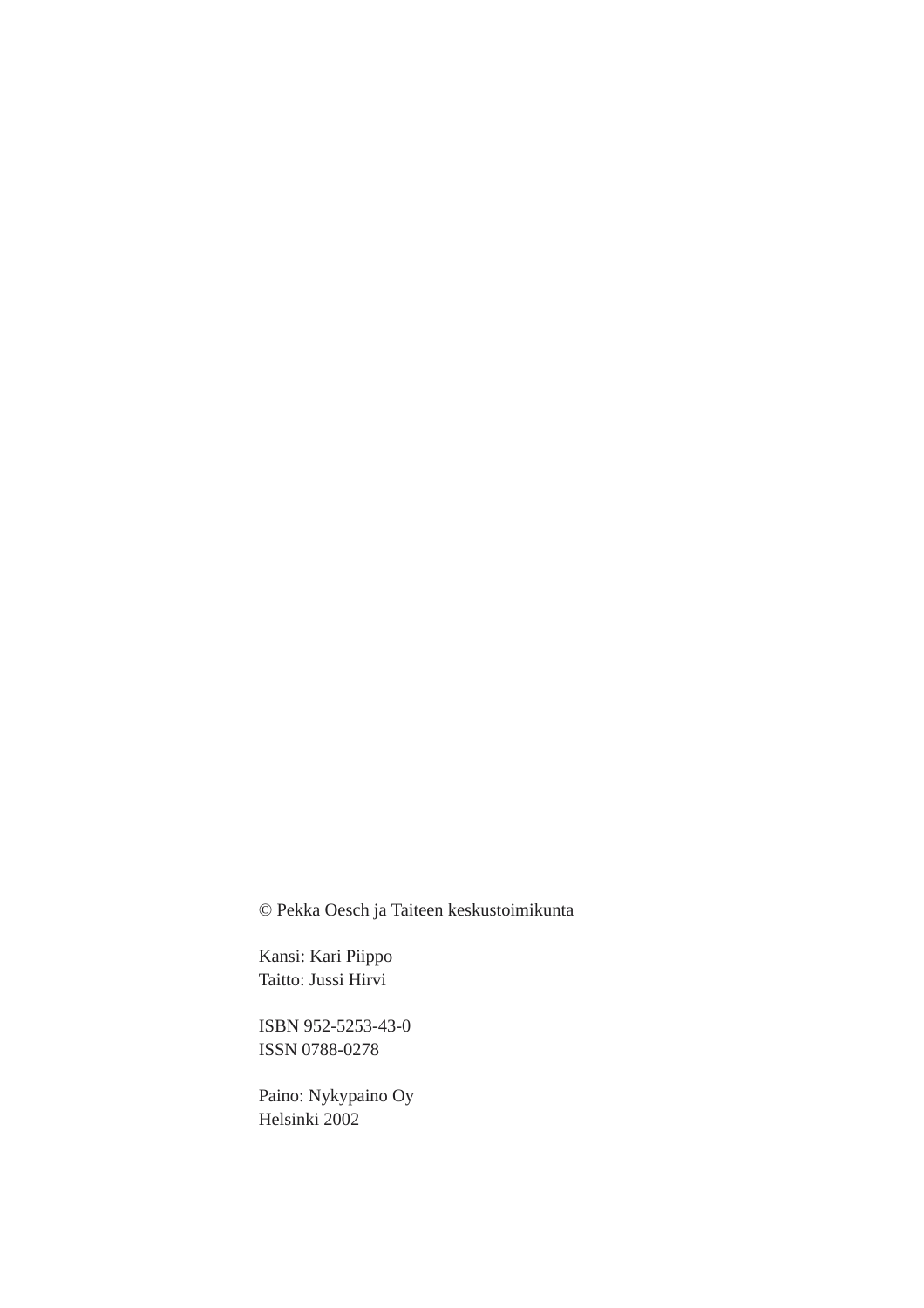Facts about the Arts Publication no 30 Arts Council of Finland Helsinki 2002

Pekka Oesch

## *State support for culture in 2001*

*Cultural appropriations provided by the Ministry of Education*

*English Summary*

These statistics give an overall picture of expenditure on the arts and culture by the Ministry of Education in Finland in 2001. The main purpose of the survey was to ascertain the amount of public expenditure on the arts and culture in the fields in which The Arts and Cultural Heritage Division and Culture and Media Division of the Ministry of Education hold the main administrative responsibility, and to determine to what extent total funds support the various forms of art. The survey covers 2001 but the results of the previous 1994 survey are also included. All tables and figures are in Finnish Marks  $(FIM)^1$  and at 2001 values.

At the national level, the arts and culture are financed mainly by the Ministry of Education and the main targets for funding from the Ministry of Education are:

- museums
- cultural heritage
- public libraries
- basic education in the arts
- adult education
- municipal cultural activities
- music schools
- theatres
- orchestras
- international cooperation
- artists

<sup>1.</sup> Mmk = FIM million; FIM  $1 = \text{\textsterling}0.1618$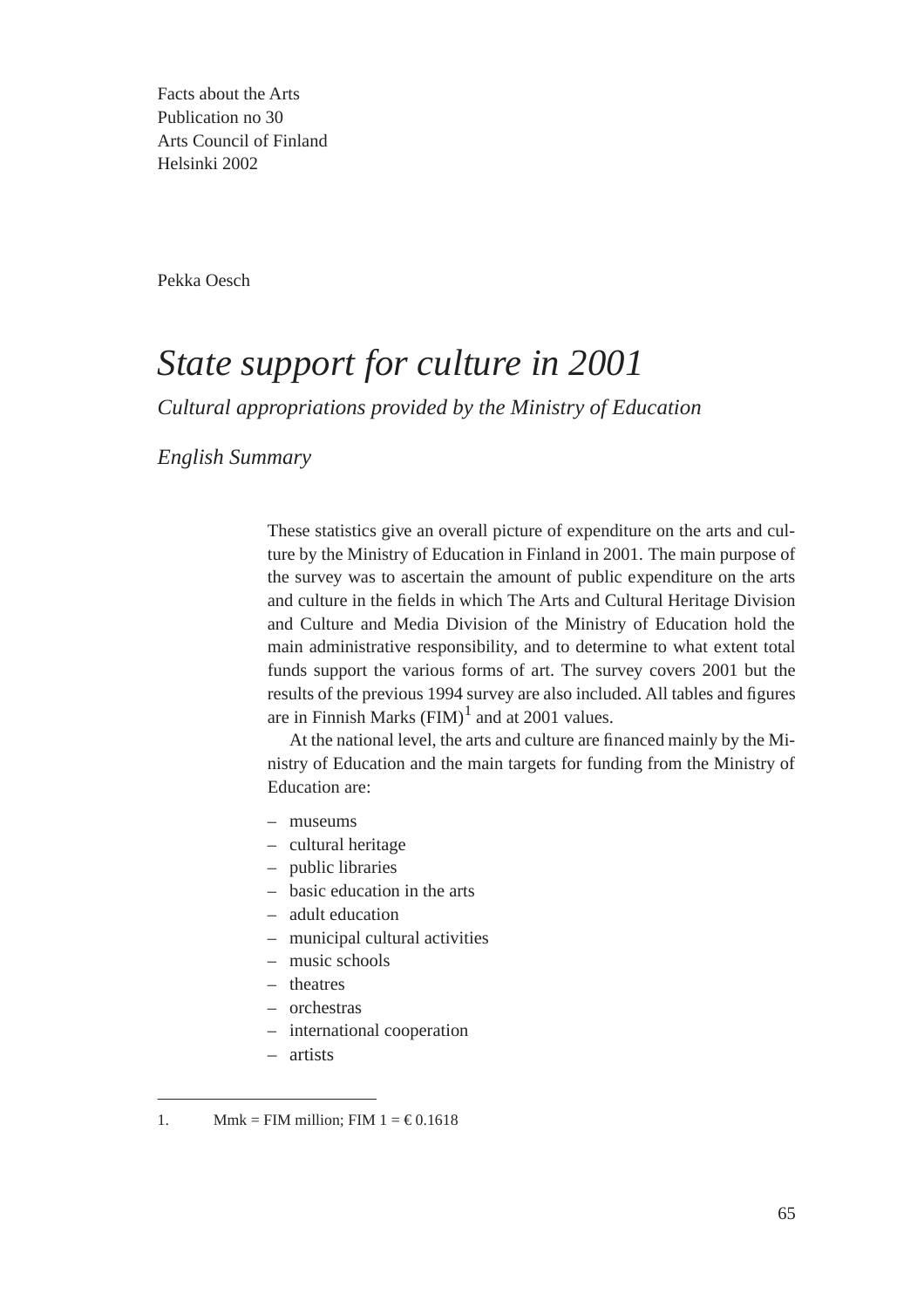In 2001, the cultural sector received a total of FIM 2,980 million ( $\epsilon$ 501.2 million) in state financing from the Ministry of Education. Two-fifths of the financing of the arts came from national lottery and football pool revenues, which totalled FIM 1,215.6 million ( $\epsilon$ 201.2 million). This was made possible due to the growth in income from national lottery and football pool revenues. Since 1994, more and more state grants and aid for cultural activities have been financed by this form of revenue instead of state taxes. However, in 2001 these revenues remained lower than expected. (Table 1.)

The costs of adult education, public libraries and museums together amounted to 56 per cent of total cultural financing by the Ministry of Education. The share for the other main recipients was noticeably lower. The Finnish National Opera received more financing resources than any other single cultural institute and has therefore been examined separately, but in connection with other opera activities it has been included in the category of music. (see Tables 2 & 5 and Figure 14.)

Only one third of all cultural financing could be classified by forms of art, because the information available on adult and basic education in the arts and museums was not detailed enough. Public libraries and municipal cultural activities could not be classified in terms of forms of art either. Music, with FIM 354.7 million ( $\epsilon$ 59.6 million), received the largest percentange of the support. It received 12 per cent of the total cultural financing and 36 per cent of the FIM 990.4 million ( $\epsilon$ 166.6 million) total support classified according to different forms of art. Photography, which received FIM 9.6 million ( $\epsilon$ 1.6 million), was the form of art least supported by state cultural financing. (Table 2, Figures 1–5.)

Nearly half (47 per cent) of cultural financing by the Ministry of Education went to national and other cultural institutes. The share for basic education in the arts was 36 per cent. Over half of the financing for national cultural institutions went to the Finnish National Opera, and the majority of financing for other cultural institutions was given to public libraries. (Table 3.)

Direct support for artists (artists' grants, project grants) amounted to 2.7 per cent of the cultural financing. Over two-thirds of the FIM 79.7 million  $(\text{\textsterling}13.4 \text{ million})$  in total support for artists went to literature, visual arts and music. Direct support for other forms of art was significantly lower. (Table 3.) State grants were the most important form of support for all forms of art except literature, where nearly two-thirds of the support came from library compensation grants.

Music, cinema and theatre accounted for the smallest share of the total financing of state working grants for artists, project grants for artists and other support for artists. In literature, 68 per cent of the total financing went directly to the artists. Nearly two-fifths of the total financing for photography and one-fifth of the total financing for dance went directly to the artists. (Figure 8.) The total financing for various forms of art is shown in Table 5 and in Figures 9–18.